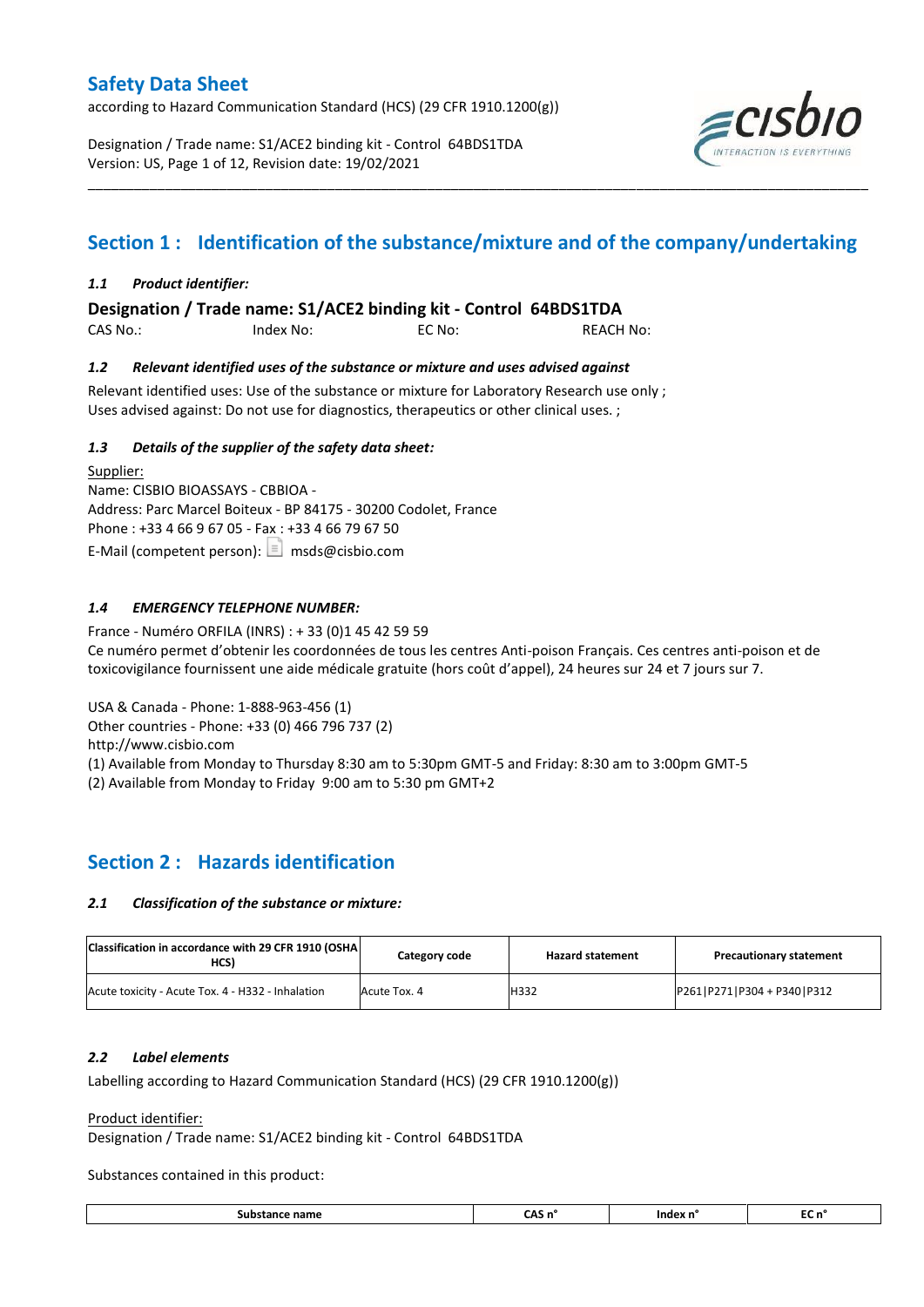according to Hazard Communication Standard (HCS) (29 CFR 1910.1200(g))

Designation / Trade name: S1/ACE2 binding kit - Control 64BDS1TDA Version: US, Page 2 of 12, Revision date: 19/02/2021



| lpotas.<br>fluoride<br>`siun | 700<br>--<br>$\overline{\phantom{a}}$<br>. | 15-00-<br>00s |  |
|------------------------------|--------------------------------------------|---------------|--|

Hazard pictograms GHS07-exclam



Signal word: Warning

#### Hazard and precautionary statements:

| Code          | <b>Hazard statments</b>                                                    |
|---------------|----------------------------------------------------------------------------|
| H332          | Harmful if inhaled                                                         |
| P261          | Avoid breathing dust/fume/gas/mist/vapours/spray.                          |
| P271          | Use only outdoors or in a well-ventilated area.                            |
| $P304 + P340$ | IF INHALED: Remove person to fresh air and keep comfortable for breathing. |
| P312          | Call a POISON CENTRE/doctor/ if you feel unwell.                           |

#### *2.3 Other hazards*

The mixture does not contain substances classified as 'Substances of Very High Concern' (SVHC) >= 0.1% published by the European CHemicals Agency (ECHA) under article 57 of REACH. The mixture satisfies neither the PBT nor the vPvB criteria for mixtures in accordance with annexe XIII of the REACH regulations EC 1907/2006. ;

Adverse human health effects: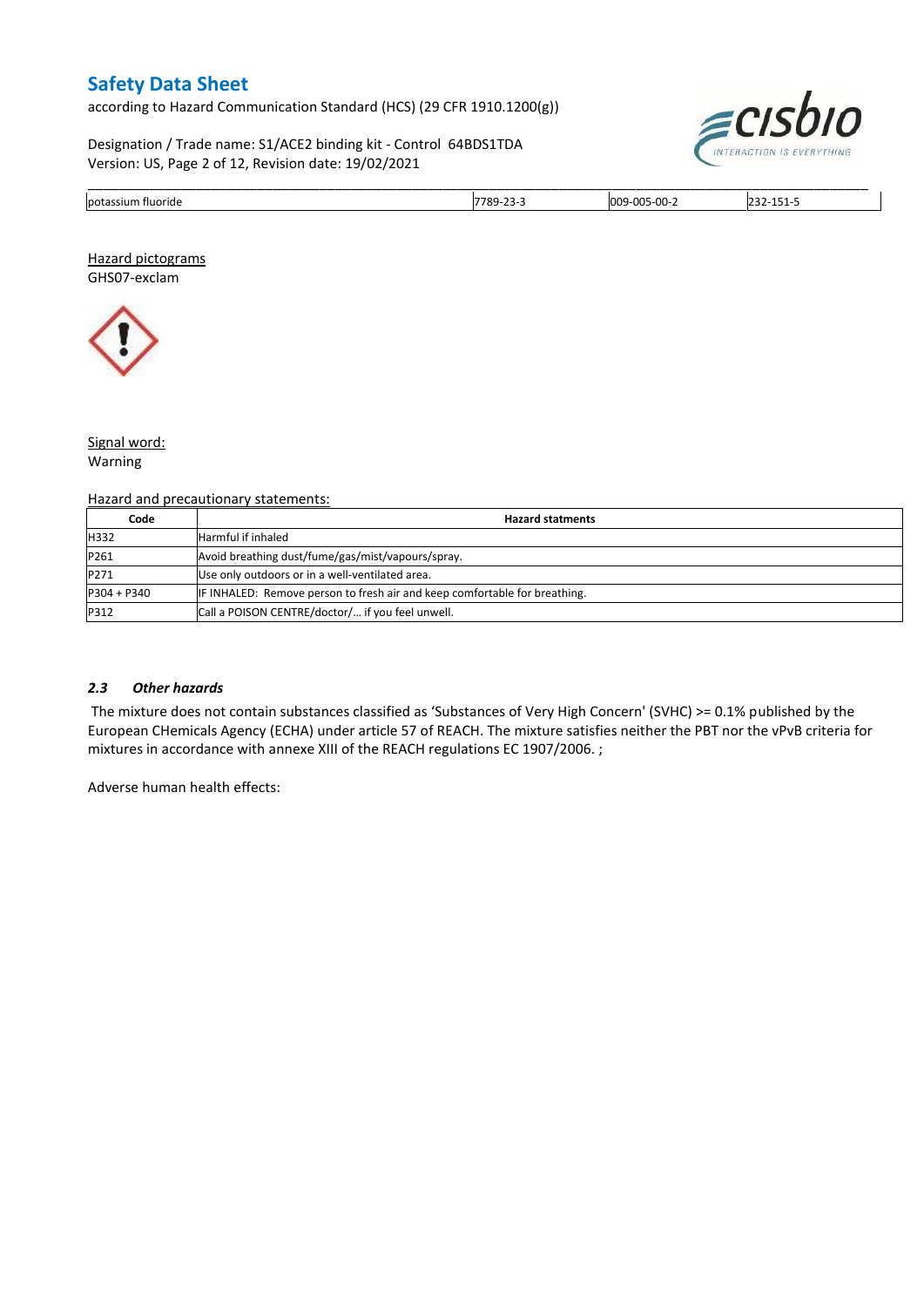according to Hazard Communication Standard (HCS) (29 CFR 1910.1200(g))

Designation / Trade name: S1/ACE2 binding kit - Control 64BDS1TDA Version: US, Page 3 of 12, Revision date: 19/02/2021



# **Section 3 : Composition/information on ingredients**

### *3.2 Mixtures*

Hazardous ingredients:

| Substance name                                             | CAS <sub>n</sub> ° | Index n°     | $ECn$ <sup>°</sup> | <b>Classification in accordance with 29</b><br>CFR 1910 (OSHA HCS)                                                                                                       | Concentration<br>(%) | <b>SCL</b> | M-factor |
|------------------------------------------------------------|--------------------|--------------|--------------------|--------------------------------------------------------------------------------------------------------------------------------------------------------------------------|----------------------|------------|----------|
| potassium fluoride                                         | 7789-23-3          | 009-005-00-2 | 232-151-5          | Acute toxicity - Acute Tox. 3 - H301 -<br><b>Oral</b><br>Acute toxicity - Acute Tox. 3 - H311 -<br>Dermal<br>Acute toxicity - Acute Tox. 3 - H331 -<br><b>Inhalation</b> | < 10%                |            |          |
| potassium<br>dihydrogenorthophosphate <sup>7778-77-0</sup> |                    |              | 231-913-4          |                                                                                                                                                                          | $< 1\%$              |            |          |

\_\_\_\_\_\_\_\_\_\_\_\_\_\_\_\_\_\_\_\_\_\_\_\_\_\_\_\_\_\_\_\_\_\_\_\_\_\_\_\_\_\_\_\_\_\_\_\_\_\_\_\_\_\_\_\_\_\_\_\_\_\_\_\_\_\_\_\_\_\_\_\_\_\_\_\_\_\_\_\_\_\_\_\_\_\_\_\_\_\_\_\_\_\_\_\_\_\_\_\_\_

Additional information:

Full text of H- and EUH-phrases: see SECTION 16.

# **Section 4 : First aid measures**

### *4.1 Description of first aid measures*

**General information**: Do not leave affected person unattended. ; **Following inhalation**: In case of respiratory tract irritation, consult a physician. ; **Following skin contact**:After contact with skin, wash immediately with water ; **Following eye contact**: After contact with the eyes, rinse with water with the eyelids open for a sufficient length of time, then consult an ophthalmologist immediately. ; **Following ingestion**: Do NOT induce vomiting. ; **Self-protection of the first aider**:

### *4.2 Most important symptoms and effects, both acute and delayed*

Symptoms: No known symptoms to date. ; Effects:

### *4.3 Indication of any immediate medical attention and special treatment needed*

Notes for the doctor:

# **Section 5 : Firefighting measures**

#### *5.1 Extinguishing media:*

Suitable extinguishing media: This product is not flammable. Use extinguishing agent suitable for type of surrounding fire ;

#### *5.2 Special hazards arising from the substance or mixture*

Hazardous combustion products: /

### *5.3 Advice for fire-fighters*

Wear Protective clothing. ; Additional information: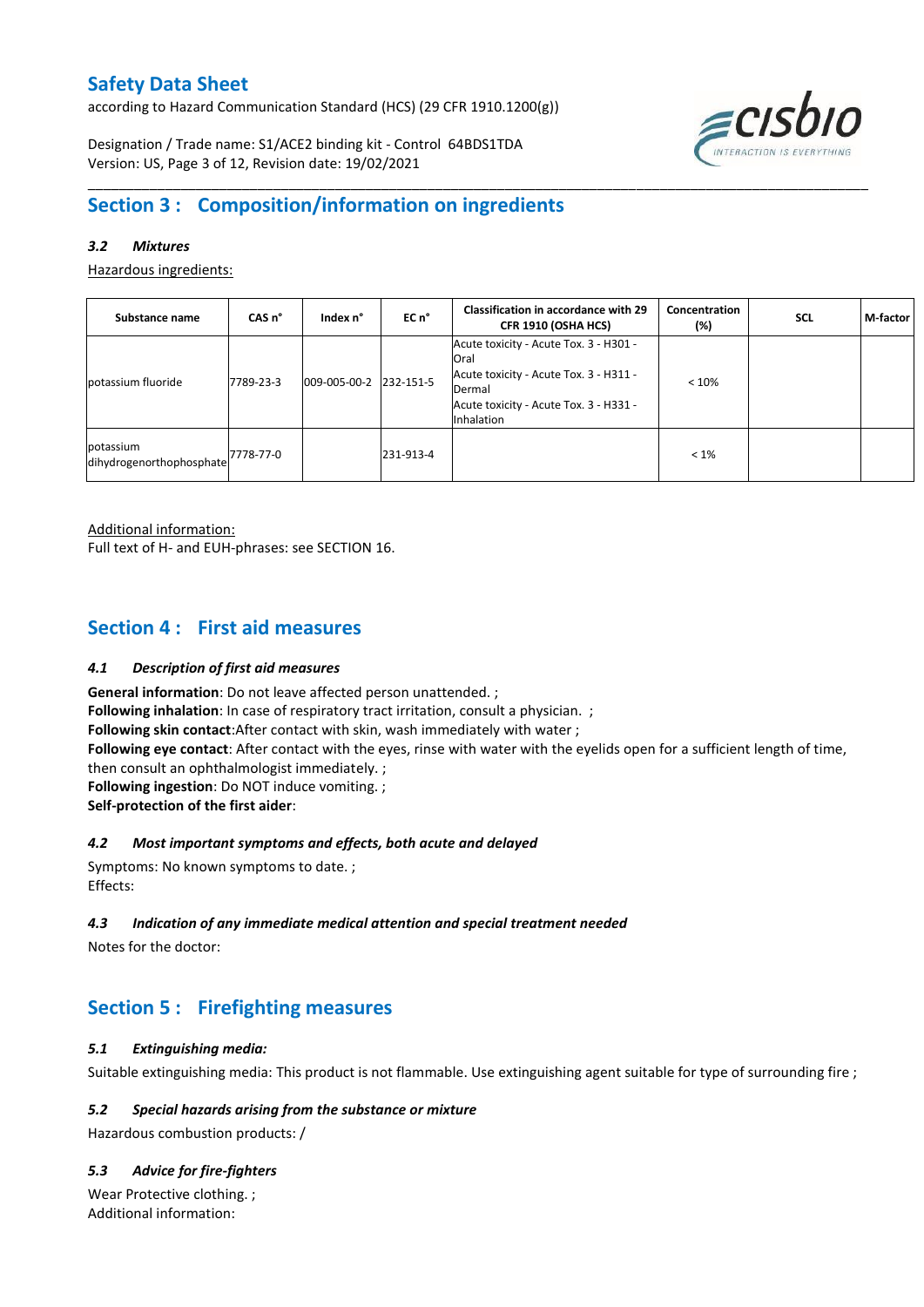according to Hazard Communication Standard (HCS) (29 CFR 1910.1200(g))

Designation / Trade name: S1/ACE2 binding kit - Control 64BDS1TDA Version: US, Page 4 of 12, Revision date: 19/02/2021



## **Section 6 : Accidental release measures**

#### *6.1 Personal precautions, protective equipment and emergency procedures*

Emergency procedures: Provide adequate ventilation. ;

### *6.2 Environmental precautions*

Do not allow to enter into surface water or drains. ;

#### *6.3 Methods and material for containment and cleaning up*

For cleaning up: Suitable material for taking up: Absorbing material, organic ; Other information:

### *6.4 Reference to other sections*

Additional information:

# **Section 7 : Handling and storage**

### *7.1 Precautions for safe handling*

Protective measures: Advice on safe handling: Avoid contact with skin, eyes and clothes. ; Fire preventions:

Do not eat, drink or smoke in areas where reagents are handled. ; Advice on general occupational hygiene: Handle in accordance with good industrial hygiene and safety practice ;

\_\_\_\_\_\_\_\_\_\_\_\_\_\_\_\_\_\_\_\_\_\_\_\_\_\_\_\_\_\_\_\_\_\_\_\_\_\_\_\_\_\_\_\_\_\_\_\_\_\_\_\_\_\_\_\_\_\_\_\_\_\_\_\_\_\_\_\_\_\_\_\_\_\_\_\_\_\_\_\_\_\_\_\_\_\_\_\_\_\_\_\_\_\_\_\_\_\_\_\_\_

### *7.2 Conditions for safe storage, including any incompatibilities*

Requirements for storage rooms and vessels: Keep container tightly closed. ; Hints on storage assembly: Materials to avoid: Further information on storage conditions:

### *7.3 Specific end uses:*

Recommendations on specific end uses: Observe technical data sheet. ;

# **Section 8 : Exposure controls/personal protection**

#### *8.1 Control parameters*

Preliminary remark:

- 8.1.1 Occupational exposure limits:
	- OSHA (USA)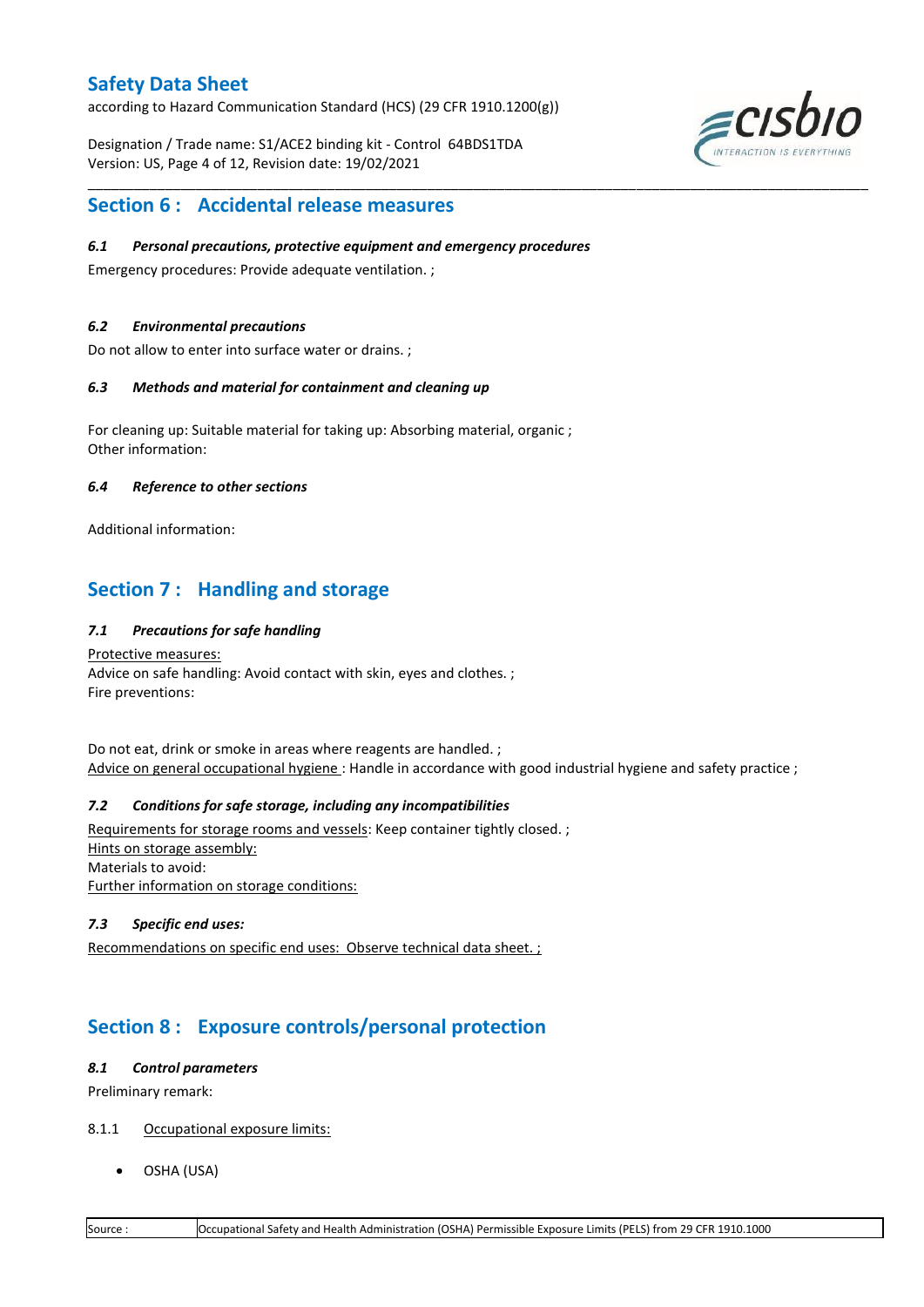according to Hazard Communication Standard (HCS) (29 CFR 1910.1200(g))



Designation / Trade name: S1/ACE2 binding kit - Control 64BDS1TDA Version: US, Page 5 of 12, Revision date: 19/02/2021

| Substance                                   | EC-No. | <b>CAS-No</b> | <b>OSHA Permissible</b><br><b>Exposure Limit (PEL)</b><br>8-hour TWA (ppm) | <b>OSHA Permissible</b><br><b>Exposure Limit (PEL) 8-</b><br>hour TWA (mg/m3) | <b>OSHA Permissible</b><br><b>Exposure Limit (PEL)</b><br>STEL (ppm) | <b>OSHA Permissible</b><br><b>Exposure Limit (PEL)</b><br>STEL (mg/m3) |
|---------------------------------------------|--------|---------------|----------------------------------------------------------------------------|-------------------------------------------------------------------------------|----------------------------------------------------------------------|------------------------------------------------------------------------|
| $\frac{1}{17778-77}$ -0 / 231-913-231-913-4 |        | 7778-77-0     |                                                                            |                                                                               |                                                                      |                                                                        |
| 7789-23-3 / 232-151-232-151-5               |        | 7789-23-3     |                                                                            |                                                                               |                                                                      |                                                                        |

| Source :                                             |        | TRGS 903, November 2015, BAuA |             |           |
|------------------------------------------------------|--------|-------------------------------|-------------|-----------|
| Substance                                            | EC No. | CAS No                        | BGW (mg/m3) | BGW (ppm) |
| 7778-77-0 / 231-913-231-913-4<br>4                   |        | 7778-77-0                     |             |           |
| $\overline{7789}$ -23-3 / 232-151- $\big $ 232-151-5 |        | 7789-23-3                     |             |           |

### 8.1.2 DNEL/PNEC-values:

• DNEL worker

| Source:                  |                     | <b>GESTIS</b> - substance database |                                                 |                                                          |                                                           |                                                 |                                                       |                                                       |                                                             |
|--------------------------|---------------------|------------------------------------|-------------------------------------------------|----------------------------------------------------------|-----------------------------------------------------------|-------------------------------------------------|-------------------------------------------------------|-------------------------------------------------------|-------------------------------------------------------------|
| Substance                | EC No.              | <b>CAS-No</b>                      | Acute - dermal,<br>local effects<br>(mg/kg/day) | $Long-term -$<br>dermal, local<br>effects<br>(mg/kg/day) | Long-term –<br>dermal,<br>systemic effects<br>(mg/kg/day) | Acute -<br>inhalation, local<br>effects (mg/m3) | Acute -<br>inhalation,<br>systemic effects<br>(mg/m3) | Long-term $-$<br>inhalation, local<br>effects (mg/m3) | $Long-term -$<br>inhalation,<br>systemic effects<br>(mg/m3) |
| 7778-77-0 /<br>231-913-4 | 231-913-4 7778-77-0 |                                    |                                                 |                                                          |                                                           |                                                 | 4.07-4.07                                             |                                                       |                                                             |
| 7789-23-3/<br>232-151-5  | 232-151-5 7789-23-3 |                                    |                                                 |                                                          |                                                           | $3-3$                                           | $3 - 3$                                               |                                                       |                                                             |

### DNEL consumer

| Source:                  |        | <b>GESTIS</b> - substance database |                                                 |                                                          |                                                             |                                                 |                                                      |                                                    |                                                             |
|--------------------------|--------|------------------------------------|-------------------------------------------------|----------------------------------------------------------|-------------------------------------------------------------|-------------------------------------------------|------------------------------------------------------|----------------------------------------------------|-------------------------------------------------------------|
| <b>Substance</b>         | EC No. | <b>CAS-No</b>                      | Acute - dermal,<br>local effects<br>(mg/kg/day) | $Long-term -$<br>dermal, local<br>effects<br>(mg/kg/day) | Long-term $-$<br>dermal,<br>systemic effects<br>(mg/kg/day) | Acute –<br>inhalation, local<br>effects (mg/m3) | Acute-<br>inhalation,<br>systemic effects<br>(mg/m3) | Long-term-<br>inhalation, local<br>effects (mg/m3) | Long-term $-$<br>inhalation,<br>systemic effects<br>(mg/m3) |
| 7778-77-0 /<br>231-913-4 |        | 231-913-4 7778-77-0                |                                                 |                                                          |                                                             |                                                 |                                                      |                                                    |                                                             |
| 7789-23-3/<br>232-151-5  |        | 232-151-5 7789-23-3                |                                                 |                                                          |                                                             |                                                 |                                                      |                                                    |                                                             |

### • PNEC

| Source:          | <b>INERIS</b> |               |                                                                                                                                                                                                                                                                                                                                                                                                                                                                                                               |  |              |  |  |                      |  |  |                            |  |                      |  |  |  |
|------------------|---------------|---------------|---------------------------------------------------------------------------------------------------------------------------------------------------------------------------------------------------------------------------------------------------------------------------------------------------------------------------------------------------------------------------------------------------------------------------------------------------------------------------------------------------------------|--|--------------|--|--|----------------------|--|--|----------------------------|--|----------------------|--|--|--|
| <b>Substance</b> |               |               | PNEC AQUATIC                                                                                                                                                                                                                                                                                                                                                                                                                                                                                                  |  |              |  |  |                      |  |  |                            |  | <b>PNEC Sediment</b> |  |  |  |
|                  | EC-No.        |               | freshwater                                                                                                                                                                                                                                                                                                                                                                                                                                                                                                    |  | marine water |  |  | intermittent release |  |  | freshwater<br>marine water |  |                      |  |  |  |
|                  |               | <b>CAS-No</b> | $\lceil \frac{mg}{L} \rceil \cdot \frac{mg}{kg} \rceil \cdot \frac{mg}{kg} \cdot \frac{mg}{kg} \cdot \frac{mg}{kg} \cdot \frac{mg}{kg} \cdot \frac{mg}{kg} \cdot \frac{mg}{kg} \cdot \frac{mg}{kg} \cdot \frac{mg}{kg}} \cdot \frac{mg}{kg} \cdot \frac{mg}{kg} \cdot \frac{mg}{kg} \cdot \frac{mg}{kg}} \cdot \frac{mg}{kg} \cdot \frac{mg}{kg} \cdot \frac{mg}{kg} \cdot \frac{mg}{kg} \cdot \frac{mg}{kg} \cdot \frac{mg}{kg}} \cdot \frac{mg}{kg} \cdot \frac{mg}{kg} \cdot \frac{mg}{kg} \cdot \frac{mg$ |  |              |  |  |                      |  |  |                            |  |                      |  |  |  |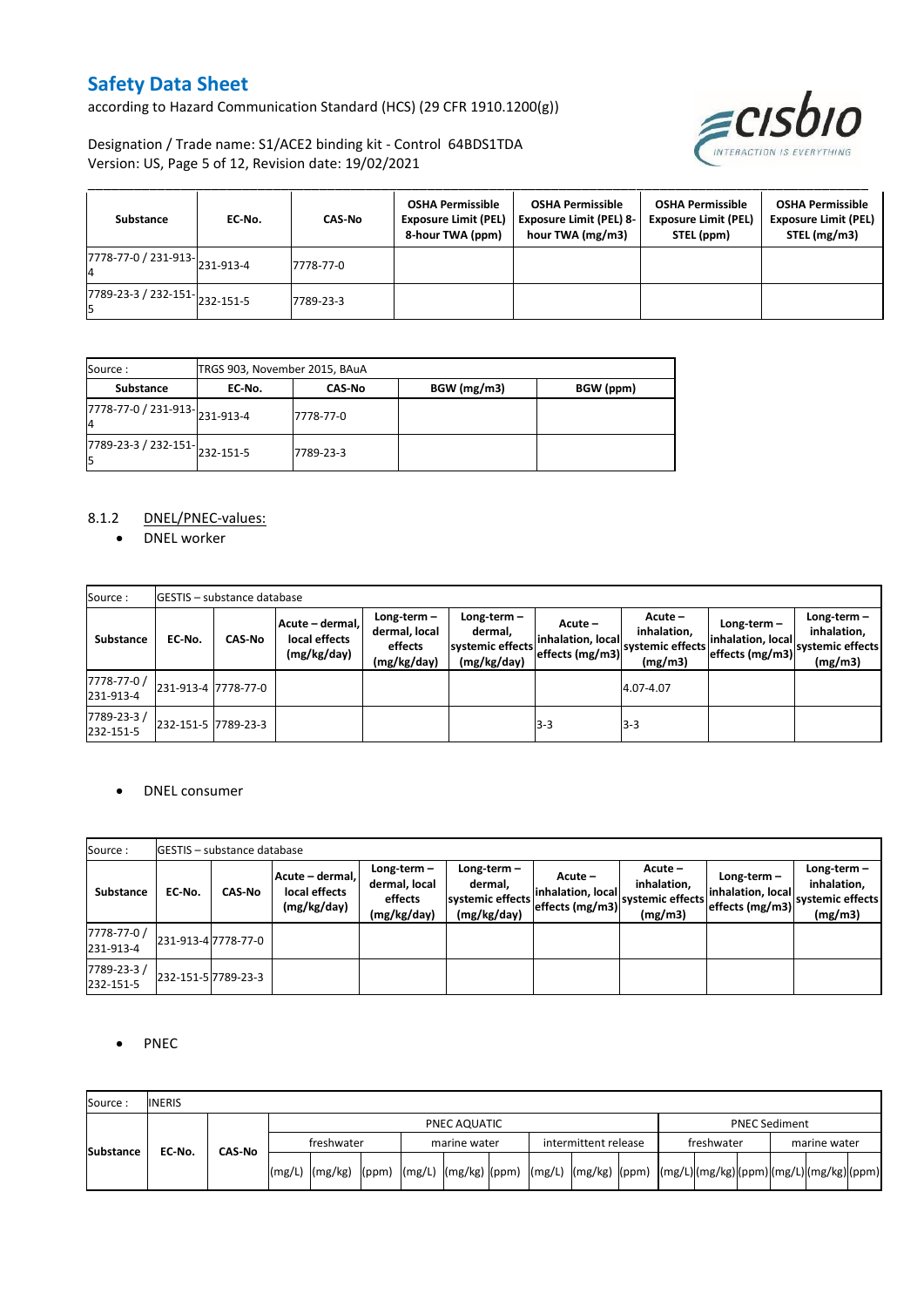according to Hazard Communication Standard (HCS) (29 CFR 1910.1200(g))



Designation / Trade name: S1/ACE2 binding kit - Control 64BDS1TDA Version: US, Page 6 of 12, Revision date: 19/02/2021

| 7778-77-0<br>/ 231-913- 231-913-4 7778-77-0       |  |  |  |  |  |  |  |  |  |
|---------------------------------------------------|--|--|--|--|--|--|--|--|--|
| 7789-23-3<br>/ 232-151- 232-151-5 7789-23-3<br>כו |  |  |  |  |  |  |  |  |  |

| Source:                  | <b>INERIS</b> |               |                  |         |       |                                |         |       |                 |         |       |                             |         |       |
|--------------------------|---------------|---------------|------------------|---------|-------|--------------------------------|---------|-------|-----------------|---------|-------|-----------------------------|---------|-------|
|                          |               |               | Others           |         |       |                                |         |       |                 |         |       |                             |         |       |
| <b>Substance</b>         | EC-No.        | <b>CAS-No</b> | <b>PNEC soil</b> |         |       | PNEC sewage treatment<br>plant |         |       | <b>PNEC</b> air |         |       | PNEC secondary<br>poisoning |         |       |
|                          |               |               | (mg/L)           | (mg/kg) | (ppm) | (mg/L)                         | (mg/kg) | (ppm) | (mg/L)          | (mg/kg) | (ppm) | (mg/L)                      | (mg/kg) | (ppm) |
| 7778-77-0 /<br>231-913-4 | 231-913-4     | 7778-77-0     |                  |         |       |                                |         |       |                 |         |       |                             |         |       |
| 7789-23-3/<br>232-151-5  | 232-151-5     | 7789-23-3     |                  |         |       |                                |         |       |                 |         |       |                             |         |       |

### *8.2 Exposure controls*

8.2.1 Appropriate engineering controls:

Technical measures and appropriate working operations should be given priority over the use of personal protective equipment. See section 7

8.2.2 Personal protective equipment:

Eye / Face protection: Safety glasses with side-shields ;

Skin protection:Gloves ;

Respiratory protection:Ensure adequate ventilation ;

Thermal hazards:

8.2.3 Environmental exposure controls:

Consumer exposure control

Measures related to consumer uses of the substance (as such or in mixtures): Measures related to the service life of the substance in articles:

# **Section 9 : Physical and chemical properties**

### *9.1 Information on basic physical and chemical properties*

Appearance

| n                     |             |
|-----------------------|-------------|
| Physical state        | Liquid      |
| Colour                | Colorless · |
| Odour                 |             |
| Odour threshold (ppm) |             |

|                                          |                              | Value | Concentration<br>(mol/L) | Method | Temperature (°C) | Pressure (kPa) | Remark |
|------------------------------------------|------------------------------|-------|--------------------------|--------|------------------|----------------|--------|
| pH                                       |                              |       |                          |        |                  |                |        |
| Melting point (°C)                       |                              |       |                          |        |                  |                |        |
| Freezing point (°C)                      |                              |       |                          |        |                  |                |        |
| Initial boiling point/boiling range (°C) |                              |       |                          |        |                  |                |        |
| Flash point (°C)                         |                              |       |                          |        |                  |                |        |
| Evaporation rate (kg/m <sup>2</sup> /h)  |                              |       |                          |        |                  |                |        |
| Flammability (type: ) (%)                |                              |       |                          |        |                  |                |        |
| Upper/lower<br>flammability or explosive | Upper explosive limit<br>(%) |       |                          |        |                  |                |        |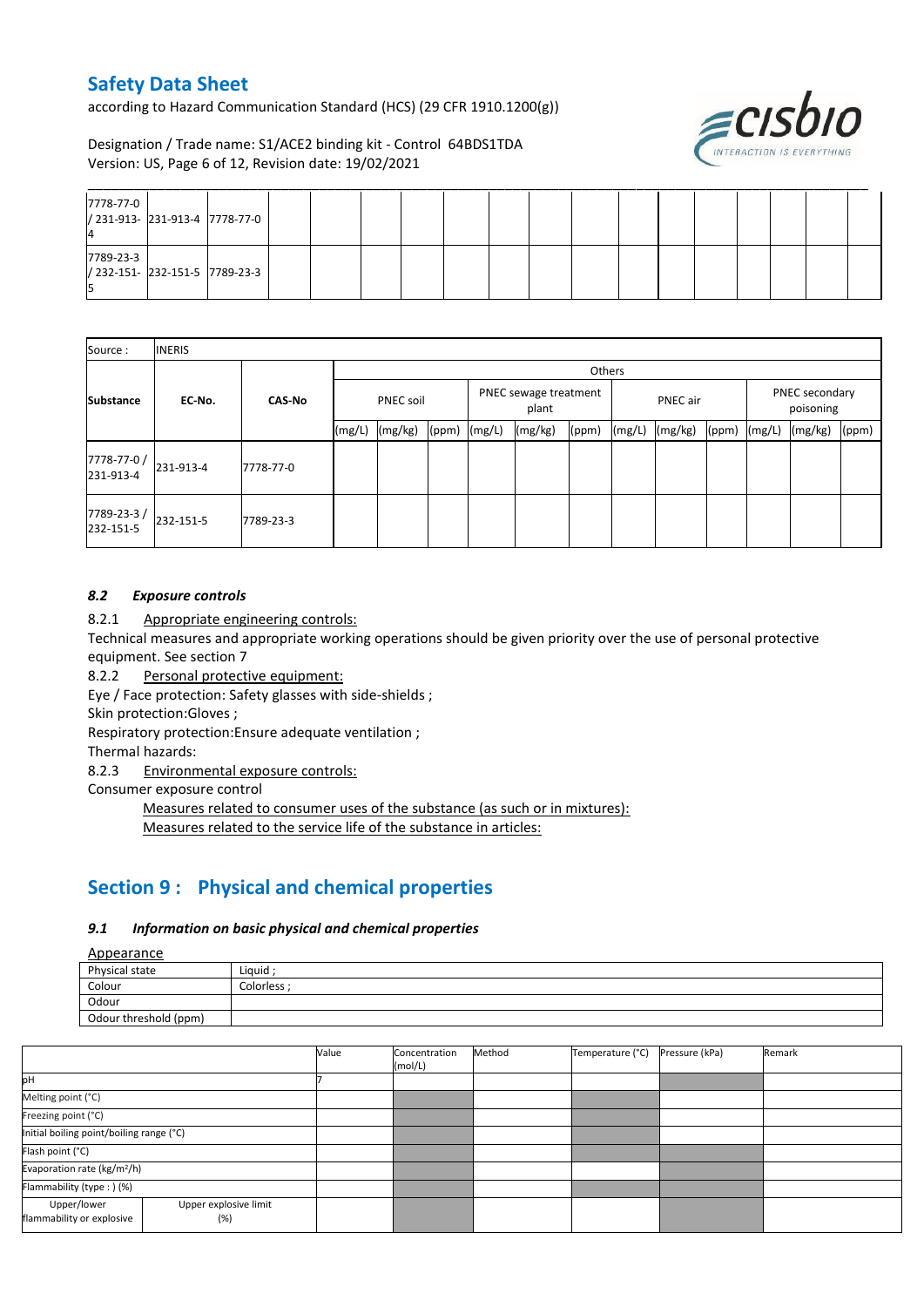according to Hazard Communication Standard (HCS) (29 CFR 1910.1200(g))



Designation / Trade name: S1/ACE2 binding kit - Control 64BDS1TDA Version: US, Page 7 of 12, Revision date: 19/02/2021

| limits                                                      | Lower explosive limit (%)                 |  |  |  |
|-------------------------------------------------------------|-------------------------------------------|--|--|--|
| Vapour pressure (kPa)                                       |                                           |  |  |  |
| Vapour density (g/cm <sup>3</sup> )                         |                                           |  |  |  |
|                                                             | Density (g/cm <sup>3</sup> )              |  |  |  |
| Densities                                                   | Relative density (g/cm <sup>3</sup> )     |  |  |  |
|                                                             | Bulk density (g/cm <sup>3</sup> )         |  |  |  |
|                                                             | Critical density (g/cm <sup>3</sup> )     |  |  |  |
| Solubility (Type: ) (g/L)                                   |                                           |  |  |  |
| Partition coefficient (log Pow)<br>n-octanol/water at pH :  |                                           |  |  |  |
| Auto-ignition temperature (°C)                              |                                           |  |  |  |
| Decomposition temperature (°C)<br>Decomposition energy : kJ |                                           |  |  |  |
| Viscosity                                                   | Viscosity, dynamic (poiseuille)           |  |  |  |
|                                                             | Viscosity, cinematic (cm <sup>3</sup> /s) |  |  |  |
|                                                             | <b>Explosive properties</b>               |  |  |  |
|                                                             | Oxidising properties                      |  |  |  |

### *9.2 Other information:*

No other relevant data available

# **Section 10 : Stability and reactivity**

#### *10.1 Reactivity*

This material is considered to be non-reactive under normal use conditions. ;

#### *10.2 Chemical stability*

- *10.3 Possibility of hazardous reactions*
- *10.4 Conditions to avoid:*
- *10.5 Incompatible materials:*

### *10.6 Hazardous decomposition products:*

Does not decompose when used for intended uses. ;

# **Section 11 : Toxicological information**

Toxicokinetics, metabolism and distribution

### *11.1 Information on toxicological effects*

#### **Substances**

**Acute toxicity**

Animal data: Acute oral toxicity: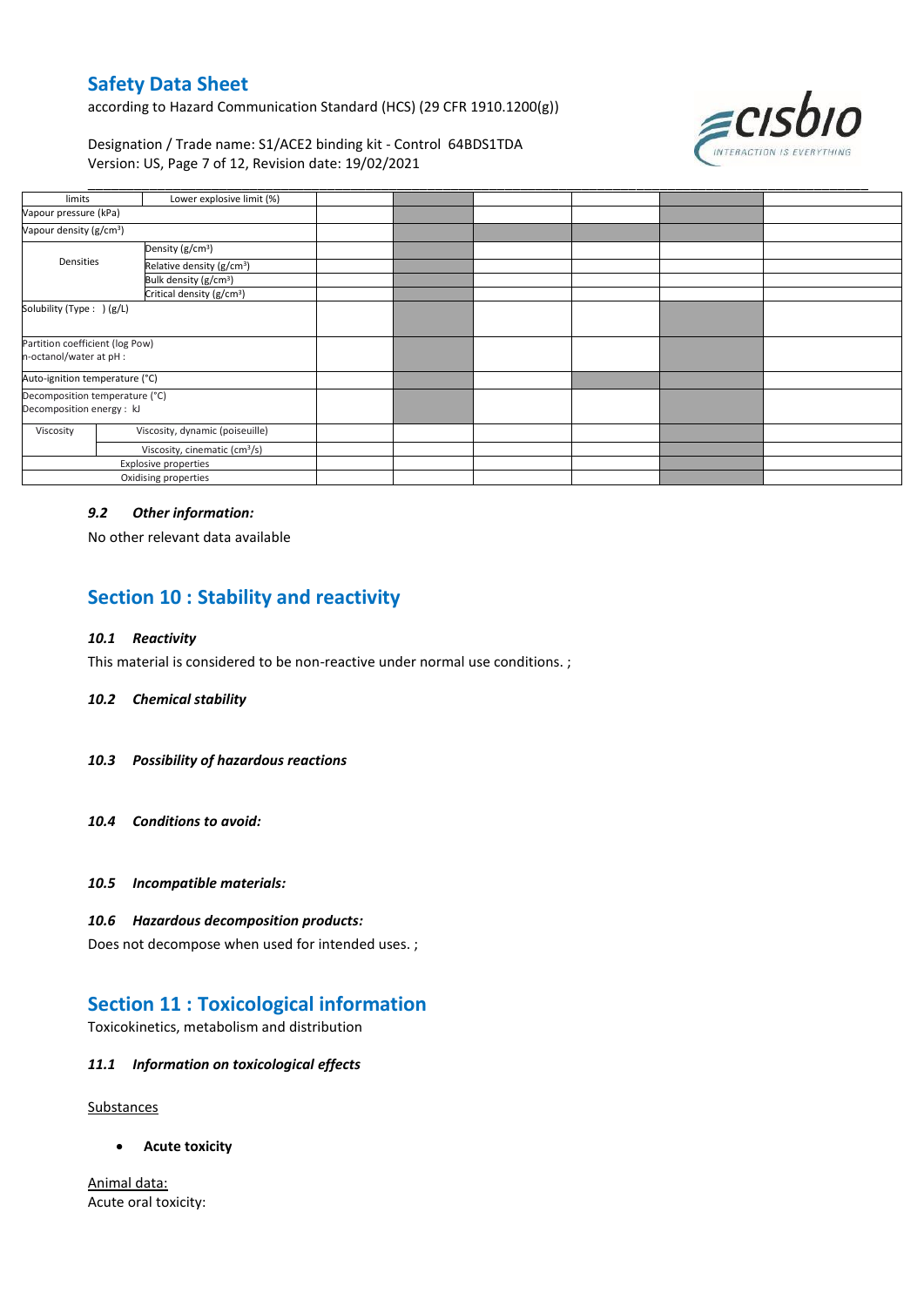according to Hazard Communication Standard (HCS) (29 CFR 1910.1200(g))



Designation / Trade name: S1/ACE2 binding kit - Control 64BDS1TDA Version: US, Page 8 of 12, Revision date: 19/02/2021

| Substance name        | LD50<br>(mg/kg) | <b>Species</b> | Method | / delayed effects<br>Symptoms / | Remark |
|-----------------------|-----------------|----------------|--------|---------------------------------|--------|
| 7789-23-3 / 232-151-5 | 245-245         | Rat            |        |                                 |        |

\_\_\_\_\_\_\_\_\_\_\_\_\_\_\_\_\_\_\_\_\_\_\_\_\_\_\_\_\_\_\_\_\_\_\_\_\_\_\_\_\_\_\_\_\_\_\_\_\_\_\_\_\_\_\_\_\_\_\_\_\_\_\_\_\_\_\_\_\_\_\_\_\_\_\_\_\_\_\_\_\_\_\_\_\_\_\_\_\_\_\_\_\_\_\_\_\_\_\_\_\_

### Acute dermal toxicity:

| Substance name        | LD50 (mg/kg) | Species | Method | Remark |
|-----------------------|--------------|---------|--------|--------|
| 7789-23-3 / 232-151-5 |              |         |        |        |

Acute inhalative toxicity:

| Substance name        | <b>C(E)L50</b><br>(mg/L) | <b>Exposure time</b> | <b>Species</b> | Method | Remark |
|-----------------------|--------------------------|----------------------|----------------|--------|--------|
| 7789-23-3 / 232-151-5 |                          |                      |                |        |        |

Practical experience / human evidence: Assessment / Classification: General Remark:

### **Skin corrosion/irritation**

Animal data:

In-vitro skin test method: In-vitro skin test result:

Assessment / Classification:

### **Eye damage/irritation**

Animal data:

In vitro eye test method: In vitro eye test result: Assessment / Classification:

### C**MR effects (carcinogenity, mutagenicity and toxicity for reproduction)**

o Germ cell mutagenicity:

Animal data:

Assessment / Classification:

o Carcinogenicity

Practical experience / human evidence: Animal data:

Other information: Assessment / Classification: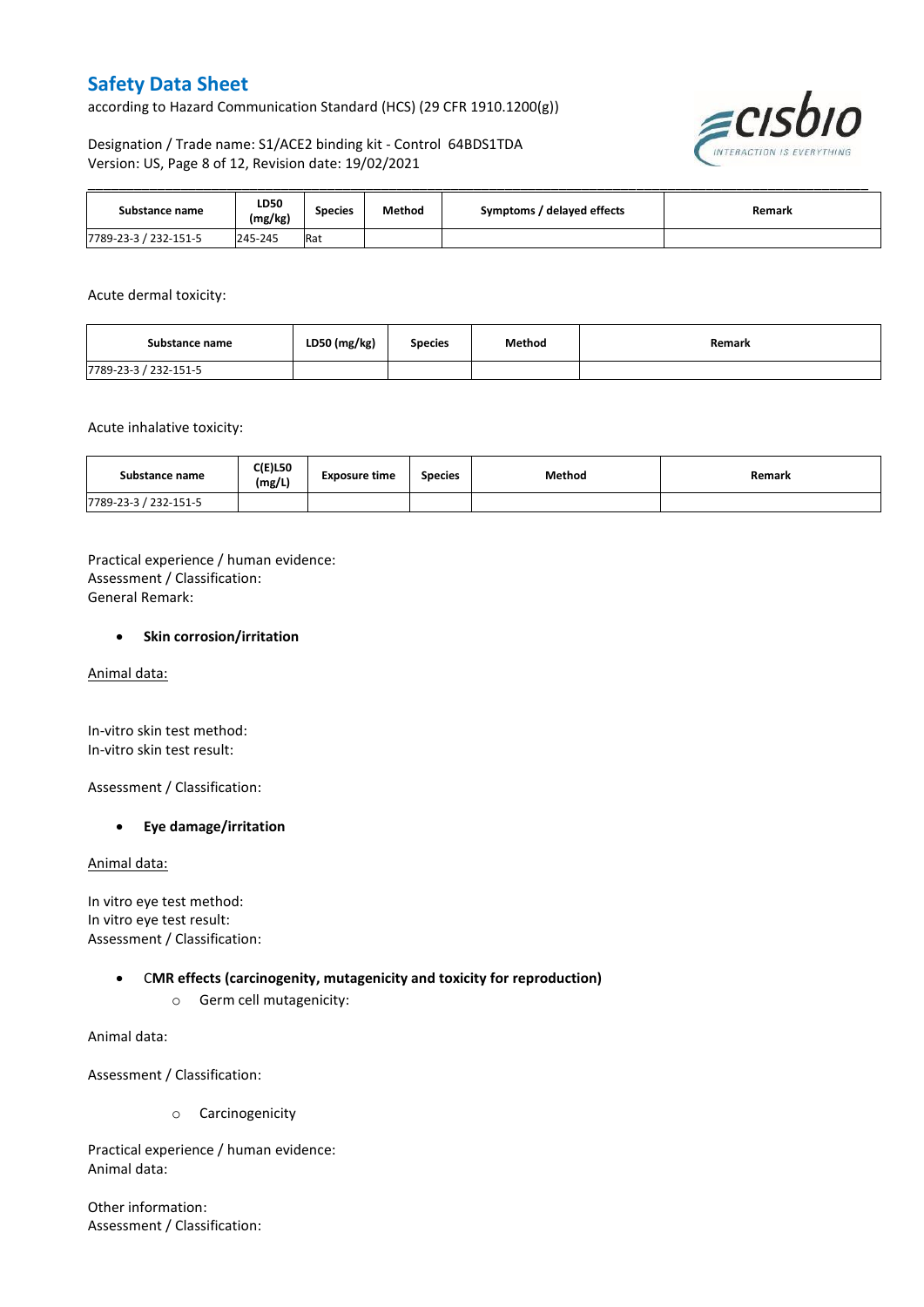according to Hazard Communication Standard (HCS) (29 CFR 1910.1200(g))

\_\_\_\_\_\_\_\_\_\_\_\_\_\_\_\_\_\_\_\_\_\_\_\_\_\_\_\_\_\_\_\_\_\_\_\_\_\_\_\_\_\_\_\_\_\_\_\_\_\_\_\_\_\_\_\_\_\_\_\_\_\_\_\_\_\_\_\_\_\_\_\_\_\_\_\_\_\_\_\_\_\_\_\_\_\_\_\_\_\_\_\_\_\_\_\_\_\_\_\_\_

Designation / Trade name: S1/ACE2 binding kit - Control 64BDS1TDA Version: US, Page 9 of 12, Revision date: 19/02/2021



o Reproductive toxicity

Practical experience / human evidence: Animal data:

Other information: Assessment / Classification:

Overall assessment on CMR properties:

- **Specific target organ toxicity (single exposure)**
	- o STOT SE 1 and 2

Animal data:

Other information:

o STOT SE 3

Practical experience / human evidence:

Other information: Assessment / Classification:

#### **Specific target organ toxicity (repeated exposure)**

Practical experience / human evidence: Animal data:

Assessment / Classification: Other information

#### **Aspiration hazard**

Practical experience / human evidence: Experimental data: viscosity data: see SECTION 9. Assessment / Classification: Remark:

11.1.1 Mixtures No toxicological information is available for the mixture itself

## **Section 12 : Ecological information**

In case that test data regarding one endpoint/differentiation exist for the mixture itself, the classification is carried out according to the substance criteria (excluding biodegradation and bioaccumulation). If no test data exist, the criteria for mixture classification has to be used (calculation method) in this case the toxicological data of the ingredients are shown.

*12.1 Aquatic toxicity:* 

Acute (short-term) fish toxicity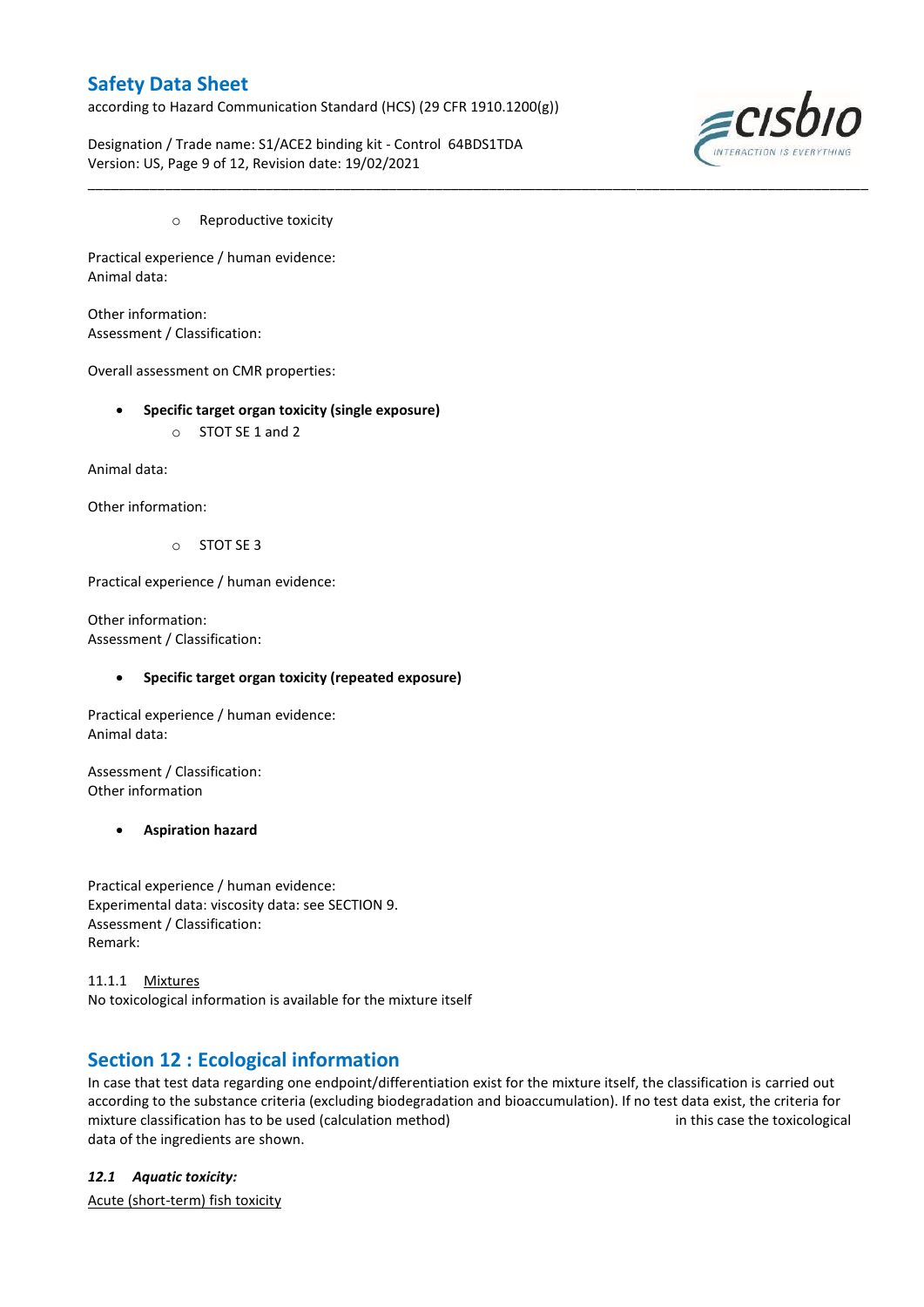according to Hazard Communication Standard (HCS) (29 CFR 1910.1200(g))

\_\_\_\_\_\_\_\_\_\_\_\_\_\_\_\_\_\_\_\_\_\_\_\_\_\_\_\_\_\_\_\_\_\_\_\_\_\_\_\_\_\_\_\_\_\_\_\_\_\_\_\_\_\_\_\_\_\_\_\_\_\_\_\_\_\_\_\_\_\_\_\_\_\_\_\_\_\_\_\_\_\_\_\_\_\_\_\_\_\_\_\_\_\_\_\_\_\_\_\_\_

Designation / Trade name: S1/ACE2 binding kit - Control 64BDS1TDA Version: US, Page 10 of 12, Revision date: 19/02/2021



Chronic (long-term) fish toxicity

Acute (short-term) toxicity to crustacea

Chronic (long-term) toxicity to crustacea

Acute (short-term) toxicity to algae and cyanobacteria

Toxicity to microorganisms and other aquatic plants / organisms

Assessment / Classification:

#### *12.2 Persistence and degradability*

Biodegradation:

Abiotic Degradation:

Assessment / Classification:

### *12.3 Bioaccumulative potential*

Bioconcentration factor (BCF):

*12.4 Mobility in soil*

*12.5 Results of PBT and vPvB assessment*

#### *12.6 Other adverse effects:*

Additional ecotoxicological information:

## **Section 13 : Disposal considerations**

#### *13.1 Waste treatment methods*

Waste treatment options:

Dispose of waste according to applicable legislation. ;

Other disposal recommendations: Additional information:

# **Section 14 : Transport information**

#### ADR/RID/AND/IMDG/IATA

| UN No.                     |  |
|----------------------------|--|
| UN Proper shipping name    |  |
| Transport hazard class(es) |  |
| Hazard label(s)            |  |
|                            |  |
| Packing group              |  |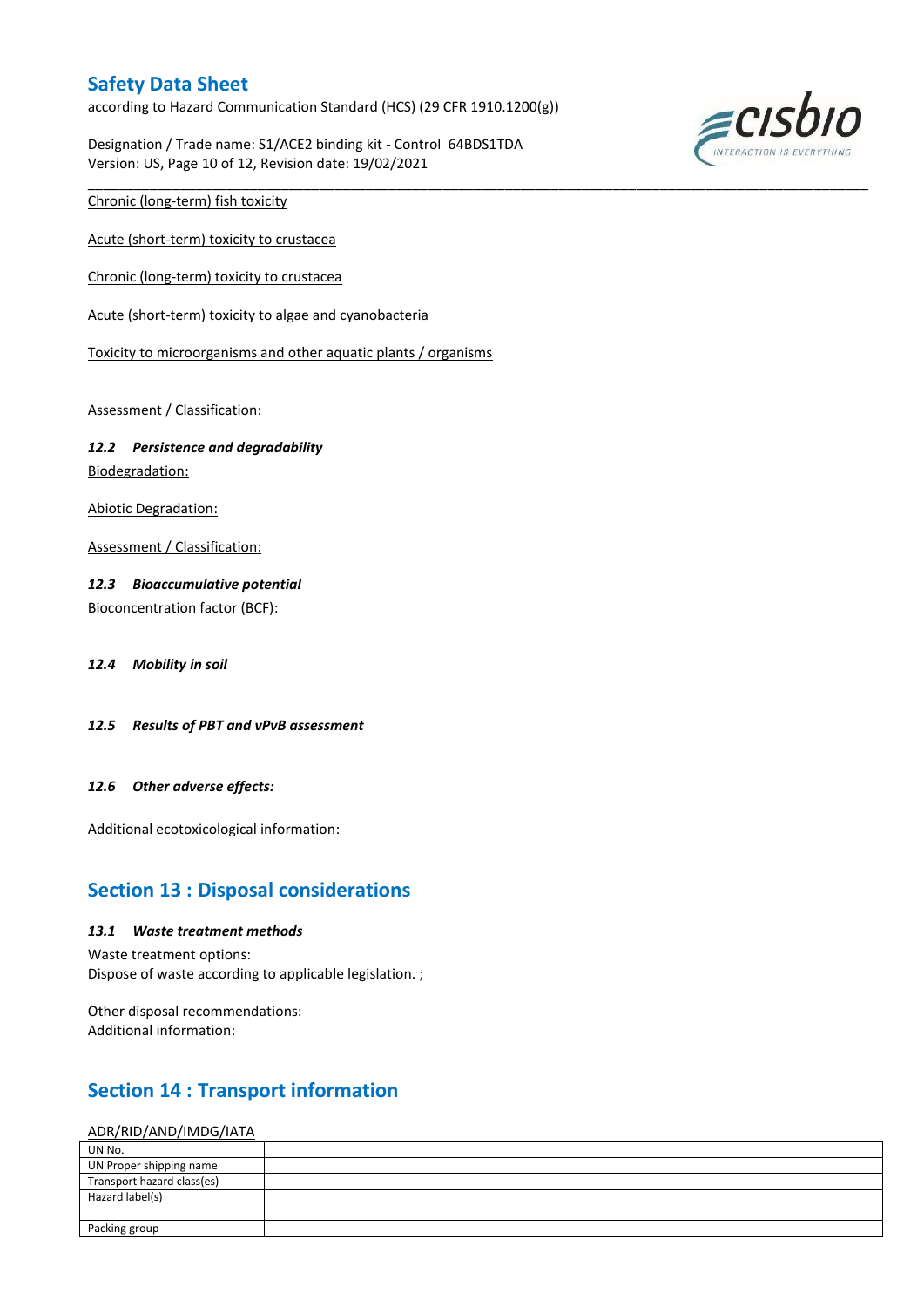according to Hazard Communication Standard (HCS) (29 CFR 1910.1200(g))

Designation / Trade name: S1/ACE2 binding kit - Control 64BDS1TDA Version: US, Page 11 of 12, Revision date: 19/02/2021



#### *Transport in bulk according to Annex II of MARPOL 73/78 and the IBC Code*

\_\_\_\_\_\_\_\_\_\_\_\_\_\_\_\_\_\_\_\_\_\_\_\_\_\_\_\_\_\_\_\_\_\_\_\_\_\_\_\_\_\_\_\_\_\_\_\_\_\_\_\_\_\_\_\_\_\_\_\_\_\_\_\_\_\_\_\_\_\_\_\_\_\_\_\_\_\_\_\_\_\_\_\_\_\_\_\_\_\_\_\_\_\_\_\_\_\_\_\_\_

Land transport (ADR/RID) Classification code ADR: Special Provisions for ADR/RID:<br>
Limited quantities for ADR/RID: Excepted Quantities for ADR/RI Excepted Quantities for ADR/RID: Packing Instructions for ADR/RID: Special packing provisions for ADR/RID: Mixed packing provisions: Portable tanks and bulk containers Instructions: Portable tanks and bulk containers Special Provisions: ADR Tank Code: ADR Tank special provisions: Vehicle for tank carriage:  $S$  Special provisions for carriage Packages: Special provisions for carriage Bulk: Special provisions for carriage for loading, unloading and handling: Special Provisions for carriage Operation: Hazard identification No: Transport category (Tunnel restriction code): Sea transport (IMDG) Marine Pollutant: Subsidiary risk(s) for IMDG: Packing provisions for IMDG: Limited quantities for IMDG: Packing instructions for IMDG: IBC Instructions: IBC Provisions: IMO tank instructions: UN tank instructions: Tanks and bulk Provisions: EmS : Stowage and segregation for IMDG: Properties and observations: Inland waterway transport (ADN) Classification Code ADN: Special Provisions ADN: Limited quantities ADN: Excepted quantities ADN: Carriage permitted: Carriage permitted: Provisions concerning loading and unloading: Provisions concerning carriage: Number of blue cones/lights: Remark: Air transport (ICAO-TI / IATA-DGR) Subsidiary risk for IATA: Excepted quantity for IATA: Passenger and Cargo Aircraft Limited Quantities Packing Instructions: Passenger and Cargo Aircraft Limited Quantities Maximal Net Quantity : Passenger and Cargo Aircraft Packaging Instructions : Passenger and Cargo Aircraft Maximal Net Quantity : Cargo Aircraft only Packaging Instructions : Cargo Aircraft only Maximal Net Quantity : ERG code: Special Provisions for IATA:

# **Section 15 : Regulatory information**

#### *15.1 Safety, health and environmental regulations/legislation specific for the substance or mixture*

#### *15.2 Chemical Safety Assessment:*

For the following substances of this mixture a chemical safety assessment has been carried out :